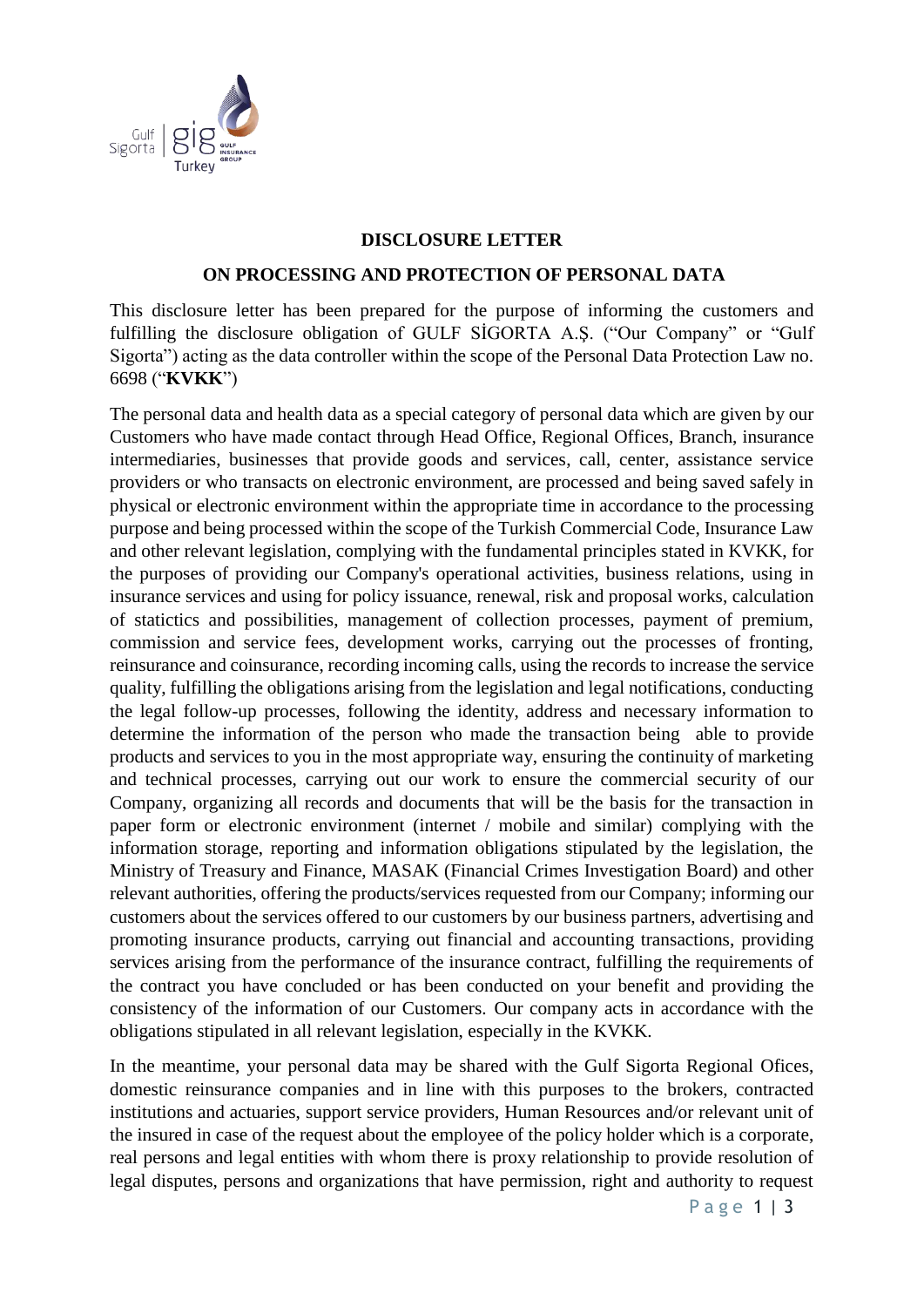

and process personal data as permitted by all national/international legislation and/or within the scope of such legislation or contracts of which it is a party, especially to the extent in question; T.C. (Republic of Turkey) Insurance and Private Pension Regulation and Supervision Agency (SEDDK), Financial Crimes Investigation Board (MASAK), Insurance Information and Surveillance Center (SBM), Central Registry Agency (MKK), Assurance Account, judicial and administrative authorities, institutions authorized to audit or supervise, financial institutions, contracted banks, professional organizations, business partners and from time to time other third parties and financial organizations listed in Article 31/A of the Insurance Law in order to carry out insurance activities and provide technical and organizational services supporting the insurance policy

Moreover, the personal data made public by you as you participated in contests and social media, is processed in the scope of KVKK.

Your personal data, besides the above mentioned ones, may be processed in order to offer all kinds of products and services special for you related to the products and services you purchased and communicate with you and to be used for promotions, offering product/services, marketing and campaign and developing convenient products for you, working on customer satisfaction, working on existing or new product, marketing survey, and determining target customer.

You can submit your requests within the scope of Article 11 of the KVKK titled "Rights of the Data Subject" within the framework of the principles specified in the "Gulf Sigorta Anonim Şirketi Personal Data Owner Application Form" in the "Legal Practices" section of [www.gulfsigorta.com.tr.](http://www.gulfsigorta.com.tr/)

Your Personal Data will be processed in any case as long as the above legitimate purposes are not eliminated, taking into account the mandatory terms and sectoral practices.

In accordance with Article 4 of the KVKK, Gulf Sigorta has an obligation to keep your personal data accurate and up-to-date. In this context, in order to fulfill our obligations arising from the current legislation, our customers are required to share their accurate and up-to-date data with our Company. If your data is changed in any way, we ask you to update your data by contacting us through the communication channels listed below.

| <b>HEAD OFFICE</b>           |                                |
|------------------------------|--------------------------------|
| Commercial name              | Gulf Sigorta A.S.              |
| <b>Head Office Address</b>   | Saray Mah. Dr.Adnan Büyükdeniz |
|                              | Cad.Akkom Ofis Park Cessas     |
|                              | Plaza No:4 Kat 4-5 Ümraniye /  |
|                              | <b>İSTANBUL</b>                |
| <b>Trade Registry Number</b> | Istanbul, 857584               |
| Central Registration         | 0871052362300018               |
| <b>System Number</b>         |                                |
| Phone                        | $+9002164002400$               |
| Website                      | www.gulfsigorta.com.tr         |